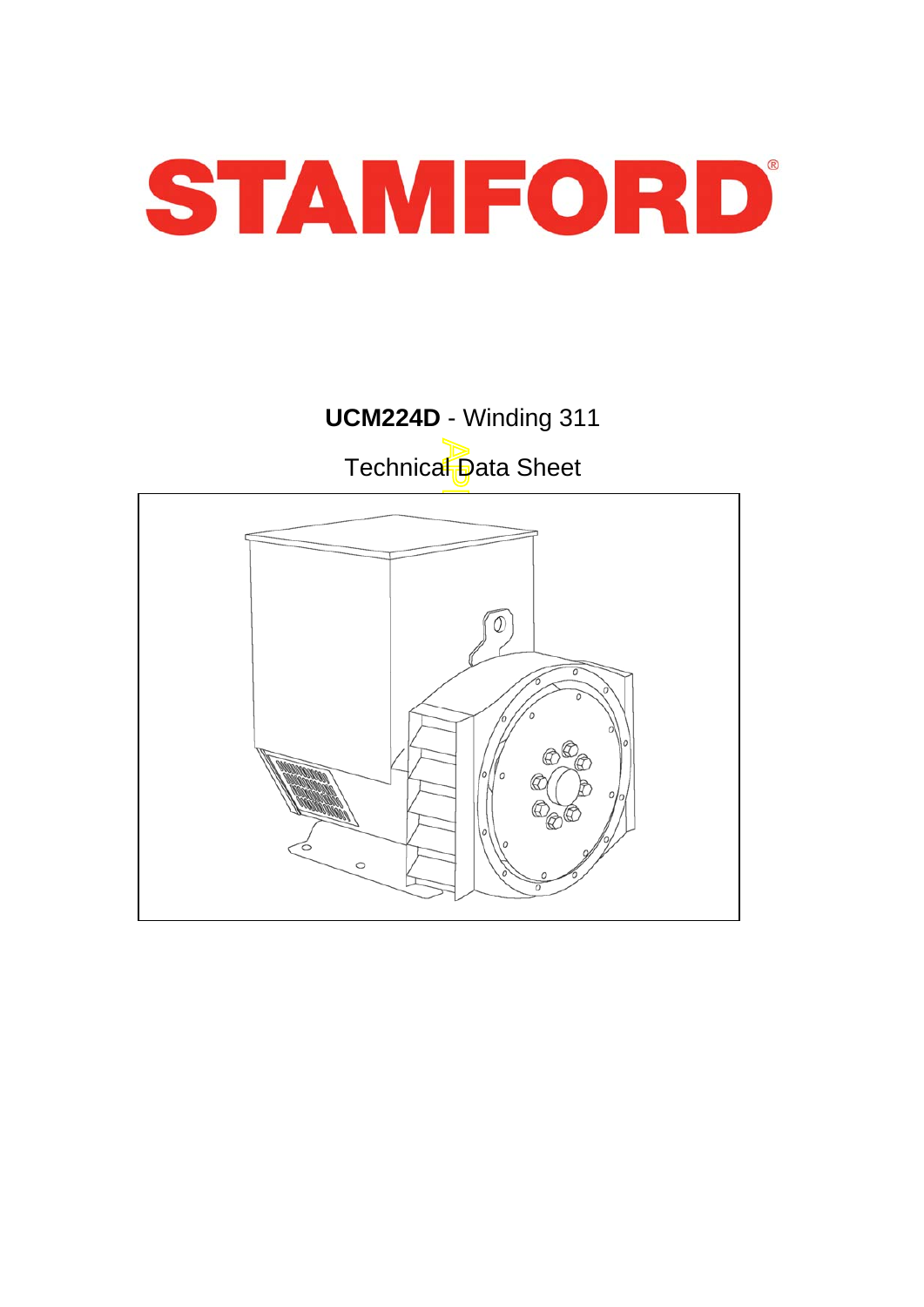# UCM224D **SPECIFICATIONS & OPTIONS**



## **STANDARDS**

Marine generators may be certified to Lloyds, DnV, Bureau Veritas, ABS, Germanischer-Lloyd or RINA.

Other standards and certifications can be considered on request.

## **VOLTAGE REGULATORS**

## **MX341 AVR - STANDARD**

This sophisticated Automatic Voltage Regulator (AVR) is incorporated into the Stamford Permanent Magnet Generator (PMG) control system, and is standard on marine generators of this type.

APPROVED DOCUMENT The PMG provides power via the AVR to the main exciter, giving a source of constant excitation power independent o f generator output. The main exciter output is then fed to the main rotor, through a full wave bridge, protected by a surge suppressor. The AVR has in-built protection against sustained over-excitation, caused by internal or external faults. This de-excites the machine after a minimum of  $5'$ seconds.

An engine relief load acceptance feature can enable full load to be applied to the generator in a single step.

If three-phase sensing is required with the PMG system the MX321 AVR must be used.

We recommend three-phase sensing for applications with greatly unbalanced or highly non-linear loads.

## **MX321 AVR**

The most sophisticated of all our AVRs combines all the features of the MX341 with, additionally, three-phase rms sensing, for improved regulation and performance. Over voltage protection is built-in and short circuit current level adjustments is an optional facility.

### **WINDINGS & ELECTRICAL PERFORMANCE**

All generator stators are wound to 2/3 pitch. This eliminates triplen (3rd, 9th, 15th …) harmonics on the voltage waveform and is found to be the optimum design for trouble-free supply of non-linear loads. The 2/3 pitch design avoids excessive neutral currents sometimes seen with higher winding pitches, when in parallel with the mains. A fully connected damper winding reduces oscillations during paralleling. This winding, with the 2/3 pitch and carefully selected pole and tooth designs, ensures very low waveform distortion.

## **TERMINALS & TERMINAL BOX**

Standard generators are 3-phase reconnectable with 12 ends brought out to the terminals, which are mounted on a cover at the non-drive end of the generator. A sheet steel terminal box contains the AVR and provides ample space for the customers' wiring and gland arrangements. It has removable panels for easy access.

#### **SHAFT & KEYS**

All generator rotors are dynamically balanced to better than BS6861:Part 1 Grade 2.5 for minimum vibration in operation. Two bearing generators are balanced with a half key.

## **INSULATION/IMPREGNATION**

The insulation system is class 'H'.

All wound components are impregnated with materials and processes designed specifically to provide the high build required for static windings and the high mechanical strength required for rotating components.

## **QUALITY ASSURANCE**

Generators are manufactured using production procedures having a quality assurance level to BS EN ISO 9001.

The stated voltage regulation may not be maintained in the presence of certain radio transmitted signals. Any change in performance will fall within the limits of Criteria 'B' of EN 61000-6-2:2001. At no time will the steady-state voltage regulation exceed 2%.

## **DE RATES**

All values tabulated on page 8 are subject to the following reductions

5% when air inlet filters are fitted.

3% for every 500 metres by which the operating altitude exceeds 1000 metres above mean sea level.

3% for every 5°C by which the operational ambient temperature exceeds 50°C.

Note: Requirement for operating in an ambient exceeding 60°C must be referred to the factory.

*NB Continuous development of our products entitles us to change specification details without notice, therefore they must not be regarded as binding.* 

*Front cover drawing typical of product range.*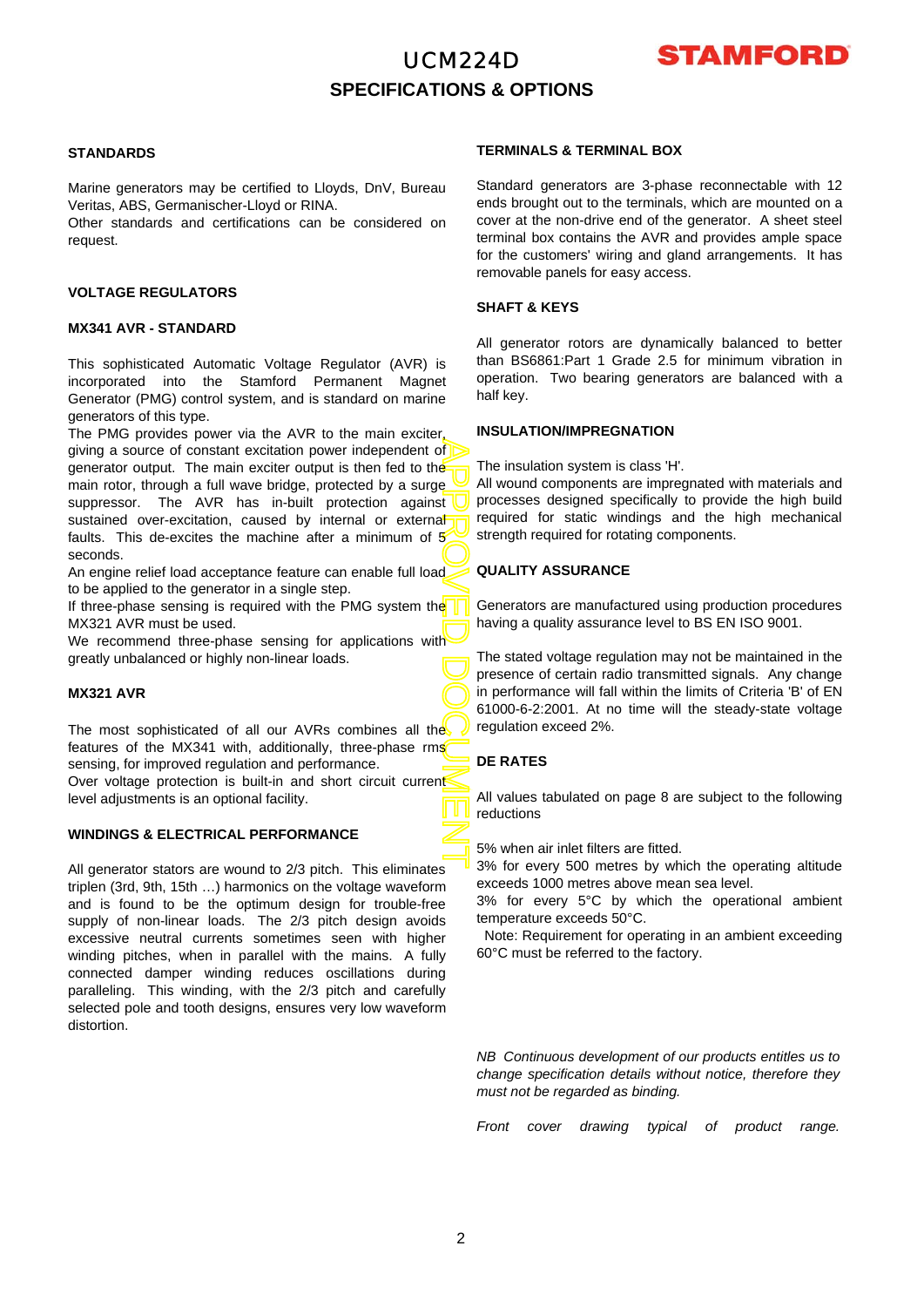## UCM224D



## **WINDING 311**

| <b>CONTROL SYSTEM</b>                                    | SEPARATELY EXCITED BY P.M.G.                                                                                        |                                              |                               |                      |                                   |                                                    |                                                                                      |         |  |  |
|----------------------------------------------------------|---------------------------------------------------------------------------------------------------------------------|----------------------------------------------|-------------------------------|----------------------|-----------------------------------|----------------------------------------------------|--------------------------------------------------------------------------------------|---------|--|--|
| A.V.R.                                                   | MX321<br>MX341                                                                                                      |                                              |                               |                      |                                   |                                                    |                                                                                      |         |  |  |
| <b>VOLTAGE REGULATION</b>                                | $\pm 0.5 \%$                                                                                                        | ± 1.0 %                                      | With 4% ENGINE GOVERNING      |                      |                                   |                                                    |                                                                                      |         |  |  |
| SUSTAINED SHORT CIRCUIT                                  | REFER TO SHORT CIRCUIT DECREMENT CURVES (page 7)                                                                    |                                              |                               |                      |                                   |                                                    |                                                                                      |         |  |  |
| <b>INSULATION SYSTEM</b>                                 |                                                                                                                     |                                              |                               |                      | <b>CLASS H</b>                    |                                                    |                                                                                      |         |  |  |
| <b>PROTECTION</b>                                        |                                                                                                                     | IP <sub>23</sub>                             |                               |                      |                                   |                                                    |                                                                                      |         |  |  |
| RATED POWER FACTOR                                       |                                                                                                                     |                                              |                               |                      | 0.8                               |                                                    |                                                                                      |         |  |  |
| STATOR WINDING                                           |                                                                                                                     |                                              |                               |                      |                                   |                                                    |                                                                                      |         |  |  |
|                                                          |                                                                                                                     | DOUBLE LAYER CONCENTRIC<br><b>TWO THIRDS</b> |                               |                      |                                   |                                                    |                                                                                      |         |  |  |
| WINDING PITCH                                            |                                                                                                                     | 12                                           |                               |                      |                                   |                                                    |                                                                                      |         |  |  |
| <b>WINDING LEADS</b>                                     |                                                                                                                     |                                              |                               |                      |                                   |                                                    |                                                                                      |         |  |  |
| STATOR WDG. RESISTANCE                                   |                                                                                                                     |                                              |                               |                      |                                   | 0.129 Ohms PER PHASE AT 22°C SERIES STAR CONNECTED |                                                                                      |         |  |  |
| ROTOR WDG. RESISTANCE                                    |                                                                                                                     |                                              |                               | 0.64 Ohms at 22°C    |                                   |                                                    |                                                                                      |         |  |  |
| EXCITER STATOR RESISTANCE                                |                                                                                                                     |                                              |                               | 21 Ohms at 22°C      |                                   |                                                    |                                                                                      |         |  |  |
| <b>EXCITER ROTOR RESISTANCE</b>                          |                                                                                                                     |                                              |                               |                      | 0.071 Ohms PER PHASE AT 22°C      |                                                    |                                                                                      |         |  |  |
| R.F.I. SUPPRESSION                                       |                                                                                                                     |                                              |                               |                      |                                   |                                                    | BS EN 61000-6-2 & BS EN 61000-6-4, VDE 0875G, VDE 0875N. refer to factory for others |         |  |  |
| <b>WAVEFORM DISTORTION</b>                               |                                                                                                                     |                                              |                               |                      |                                   |                                                    | NO LOAD < 1.5% NON-DISTORTING BALANCED LINEAR LOAD < 5.0%                            |         |  |  |
| <b>MAXIMUM OVERSPEED</b>                                 |                                                                                                                     |                                              |                               |                      | 2250 Rev/Min                      |                                                    |                                                                                      |         |  |  |
| <b>BEARING DRIVE END</b>                                 |                                                                                                                     |                                              |                               | BALL. 6312-2RS (ISO) |                                   |                                                    |                                                                                      |         |  |  |
| BEARING NON-DRIVE END                                    |                                                                                                                     |                                              |                               | BALL. 6309-2RS (ISO) |                                   |                                                    |                                                                                      |         |  |  |
|                                                          |                                                                                                                     |                                              | 1 BEARING                     |                      |                                   |                                                    | 2 BEARING                                                                            |         |  |  |
| WEIGHT COMP. GENERATOR                                   | 285 kg<br>290 kg                                                                                                    |                                              |                               |                      |                                   |                                                    |                                                                                      |         |  |  |
| <b>WEIGHT WOUND STATOR</b>                               |                                                                                                                     |                                              | 86 kg                         |                      |                                   | 86 kg                                              |                                                                                      |         |  |  |
| WEIGHT WOUND ROTOR                                       | 86.28 kg<br>77.9 kg                                                                                                 |                                              |                               |                      |                                   |                                                    |                                                                                      |         |  |  |
| <b>WR<sup>2</sup> INERTIA</b>                            | $0.4198$ kgm <sup>2</sup><br>$0.4216 \text{ kgm}^2$                                                                 |                                              |                               |                      |                                   |                                                    |                                                                                      |         |  |  |
| SHIPPING WEIGHTS in a crate                              | 307 kg<br>311 kg                                                                                                    |                                              |                               |                      |                                   |                                                    |                                                                                      |         |  |  |
| PACKING CRATE SIZE                                       |                                                                                                                     |                                              | $92 \times 57 \times 96$ (cm) |                      |                                   |                                                    | $92 \times 57 \times 96$ (cm)                                                        |         |  |  |
|                                                          |                                                                                                                     |                                              | 50 Hz                         |                      |                                   |                                                    | 60 Hz                                                                                |         |  |  |
| TELEPHONE INTERFERENCE                                   |                                                                                                                     |                                              | THF < 2%                      |                      |                                   |                                                    | <b>TIF&lt;50</b>                                                                     |         |  |  |
| COOLING AIR                                              |                                                                                                                     |                                              | 0.216 $m^3$ /sec 458 cfm      |                      | 0.281 m <sup>3</sup> /sec 595 cfm |                                                    |                                                                                      |         |  |  |
| VOLTAGE SERIES STAR                                      | 380/220                                                                                                             | 400/231                                      | 415/240                       | 440/254              | 416/240                           | 440/254                                            | 460/266                                                                              | 480/277 |  |  |
| VOLTAGE PARALLEL STAR                                    | 190/110                                                                                                             | 200/115                                      | 208/120                       | 220/127              | 208/120                           | 220/127                                            | 230/133                                                                              | 240/138 |  |  |
| VOLTAGE SERIES DELTA                                     | 220/110                                                                                                             | 230/115                                      | 240/120                       | 254/127              | 240/120                           | 254/127                                            | 266/133                                                                              | 277/138 |  |  |
| <b>kVA BASE RATING FOR</b><br>REACTANCE VALUES           | 44                                                                                                                  | 44                                           | u u u<br>$-44$                | 32.7                 | 51                                | 53.1                                               | 54.3                                                                                 | 56.3    |  |  |
| Xd DIR. AXIS SYNCHRONOUS                                 | 2.05                                                                                                                | 1.85                                         | 1.72                          | 1.13                 | 2.58                              | 2.40                                               | 2.25                                                                                 | 2.14    |  |  |
| X'd DIR. AXIS TRANSIENT                                  | 0.16                                                                                                                | 0.14                                         | 0.13                          | 0.09                 | 0.19                              | 0.17                                               | 0.17                                                                                 | 0.16    |  |  |
| X"d DIR. AXIS SUBTRANSIENT                               | 0.11                                                                                                                | 0.10                                         | 0.09                          | 0.06                 | 0.13                              | 0.12                                               | 0.11                                                                                 | 0.10    |  |  |
| Xq QUAD. AXIS REACTANCE                                  | 0.94                                                                                                                | 0.85                                         | 0.79                          | 0.52                 | 1.19                              | 1.10                                               | 1.03                                                                                 | 0.99    |  |  |
| X"g QUAD. AXIS SUBTRANSIENT                              | 0.12                                                                                                                | 0.11                                         | 0.11                          | 0.07                 | 0.12                              | 0.11                                               | 0.10                                                                                 | 0.10    |  |  |
| XL LEAKAGE REACTANCE                                     | 0.06                                                                                                                | 0.05                                         | 0.05                          | 0.03                 | 0.08                              | 0.07                                               | 0.07                                                                                 | 0.06    |  |  |
| X <sub>2</sub> NEGATIVE SEQUENCE                         | 0.11                                                                                                                | 0.11                                         | 0.10                          | 0.06                 | 0.12                              | 0.11                                               | 0.10                                                                                 | 0.10    |  |  |
| X <sub>0</sub> ZERO SEQUENCE<br>REACTANCES ARE SATURATED | 0.07<br>0.07<br>0.06<br>0.04<br>0.08<br>0.07<br>0.07<br>0.06<br>VALUES ARE PER UNIT AT RATING AND VOLTAGE INDICATED |                                              |                               |                      |                                   |                                                    |                                                                                      |         |  |  |
| T'd TRANSIENT TIME CONST.                                |                                                                                                                     |                                              |                               |                      | 0.027 s                           |                                                    |                                                                                      |         |  |  |
| T"d SUB-TRANSTIME CONST.                                 |                                                                                                                     |                                              |                               |                      | 0.006 s                           |                                                    |                                                                                      |         |  |  |
| T'do O.C. FIELD TIME CONST.                              |                                                                                                                     |                                              |                               |                      | 0.7s                              |                                                    |                                                                                      |         |  |  |
| Ta ARMATURE TIME CONST.                                  |                                                                                                                     |                                              |                               |                      | 0.0055 s                          |                                                    |                                                                                      |         |  |  |
| <b>SHORT CIRCUIT RATIO</b>                               | 1/Xd                                                                                                                |                                              |                               |                      |                                   |                                                    |                                                                                      |         |  |  |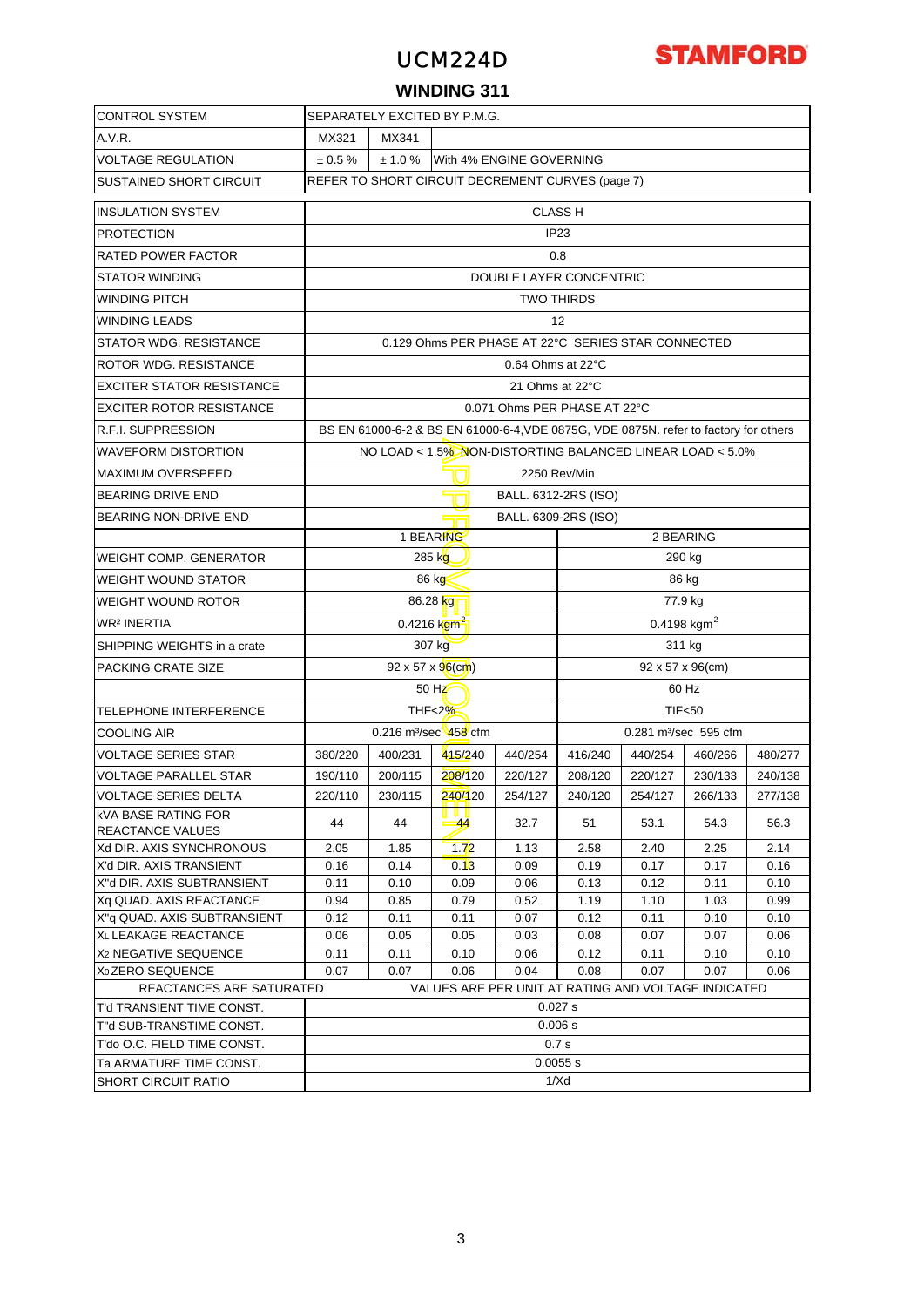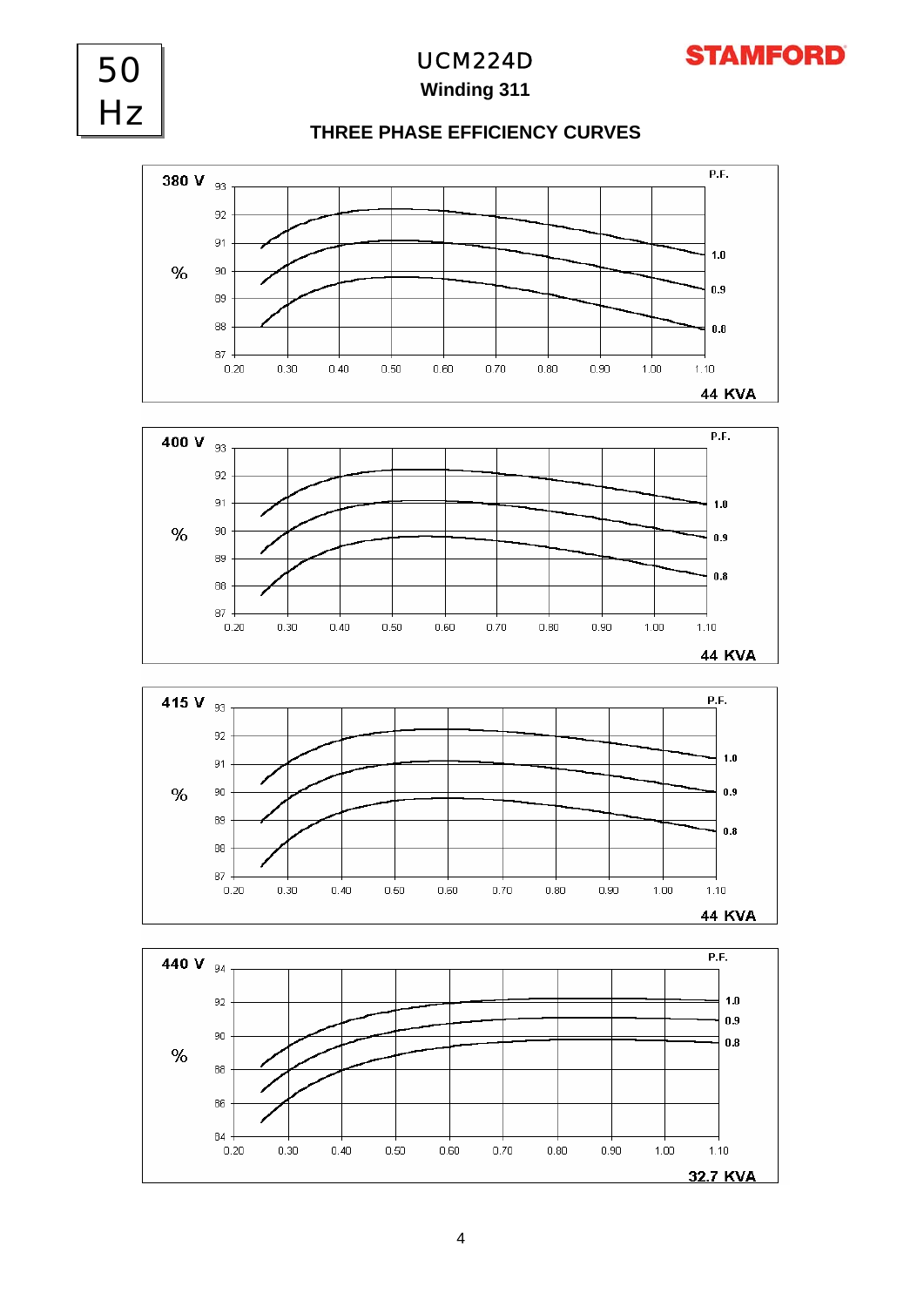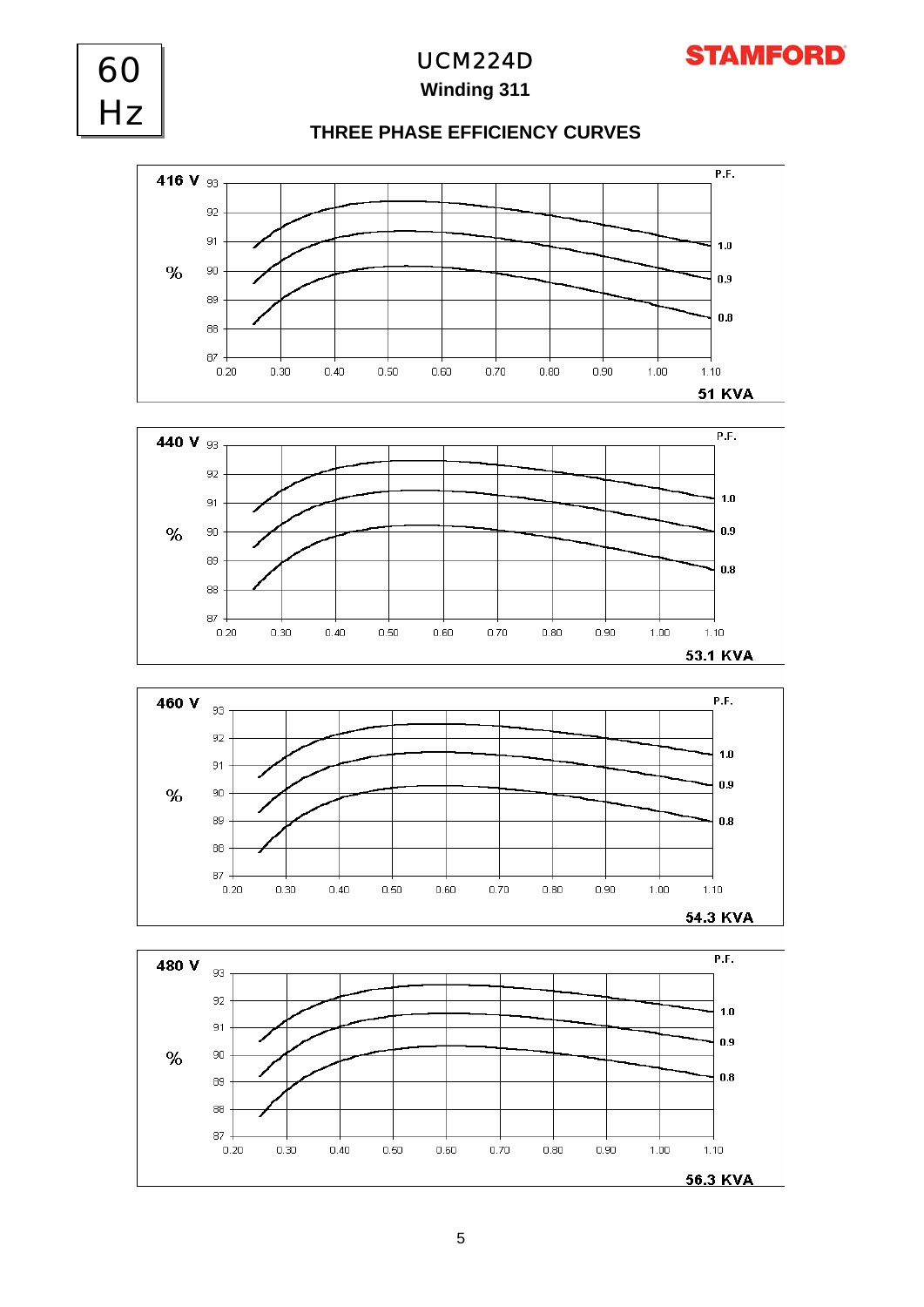

# UCM224D

# **Winding 311**

## **Locked Rotor Motor Starting Curve**

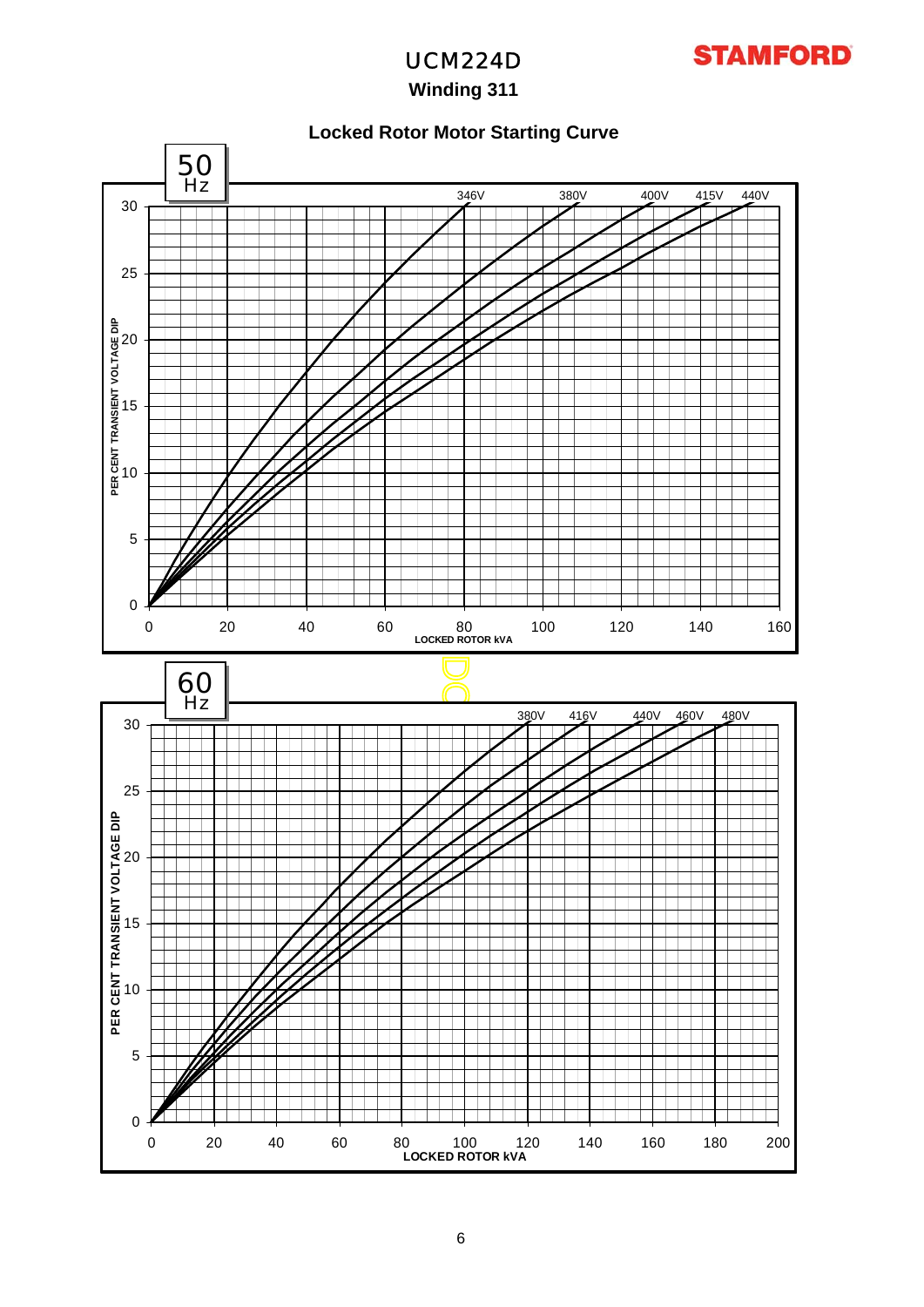

## **Three-phase Short Circuit Decrement Curve. No-load Excitation at Rated Speed Based on star (wye) connection.**

Sustained Short Circuit = 275 Amps

### **Note 1**

The following multiplication factors should be used to adjust the values from curve between time 0.001 seconds and the minimum current point in respect of nominal operating voltage :

| 50Hz              | 60Hz                                                |                     |  |  |  |
|-------------------|-----------------------------------------------------|---------------------|--|--|--|
| Factor            | Voltage                                             | Factor              |  |  |  |
| $X$ 1.00          | 416v                                                | $X$ 1.00            |  |  |  |
| X 1.07            | 440 <sub>v</sub>                                    | $\overline{X}$ 1.06 |  |  |  |
| $X$ 1.12          | 460 <sub>v</sub>                                    | $X$ 1.12            |  |  |  |
| X <sub>1.18</sub> | 480 <sub>v</sub>                                    | $X$ 1.17            |  |  |  |
|                   | The customed current volve is constant importantive |                     |  |  |  |

The sustained current value is constant irrespective of voltage level

### **Note 2**

The following multiplication factor should be used to convert the values calculated in accordance with NOTE 1 to those applicable to the various types of short circuit :

|                  | 50Hz   |                  | 60Hz   |                               | 3-phase   | 2-phase L-L | 1-phase L-N <sub>1</sub> |
|------------------|--------|------------------|--------|-------------------------------|-----------|-------------|--------------------------|
| Voltage          | Factor | Voltage          | Factor | <b>Instantaneous</b>          | $x$ 1.00  | x 0.87      | x 1.30                   |
| 380 <sub>v</sub> | 1.00   | 416v             | 1.00   | Minimum                       | x 1.00    | x 1.80      | $x$ 3.20                 |
| 400 <sub>v</sub> | X 1.07 | 440 <sub>v</sub> | 1.06   | <b>Sustained</b>              | $x$ 1.00  | x 1.50      | x 2.50                   |
| 415 <sub>v</sub> | 1.12   | 460 <sub>v</sub> | X 1.12 | Max. sustained duration       | $10$ sec. | 5 sec.      | 2 sec.                   |
| 440 <sub>v</sub> | .18    | 480 <sub>v</sub> | X 1.17 | All other times are unchanged |           |             |                          |

## **Note 3**

Curves are drawn for Star (Wye) connected machines. For othe r connection the following multipliers should be applied to current values as shown :

Parallel Star = Curve current value X 2

Series Delta = Curve current value X 1.732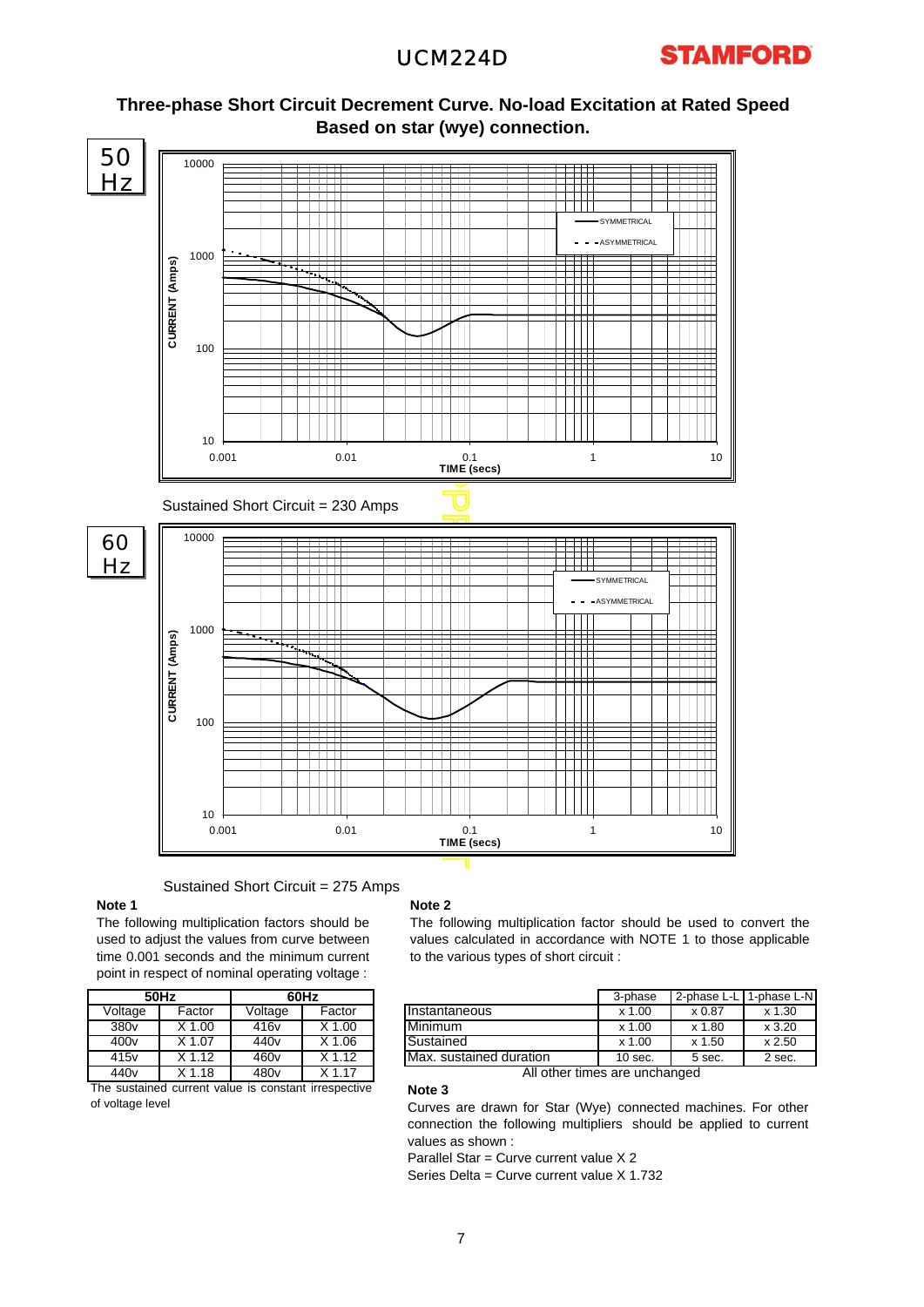# **STAMFORD**

# UCM224D **Winding 311 / 0.8 Power Factor**

## **RATINGS**

|    | Class - Temp Rise |                    | Cont. E - 65/50°C |      |      | Cont. B - 70/50°C |                      |                   | Cont. F - 90/50°C |      |      |      | Cont. H - 110/50°C |             |      |      |      |
|----|-------------------|--------------------|-------------------|------|------|-------------------|----------------------|-------------------|-------------------|------|------|------|--------------------|-------------|------|------|------|
| 50 | Series Star (V)   | 380                | 400               | 415  | 440  | 380               | 400                  | 415               | 440               | 380  | 400  | 415  | 440                | 380         | 400  | 415  | 440  |
|    | Parallel Star (V) | 190                | 200               | 208  | 220  | 190               | 200                  | 208               | 220               | 190  | 200  | 208  | 220                | 190         | 200  | 208  | 220  |
| Hz | Series Delta (V)  | 220                | 230               | 240  | 254  | 220               | 230                  | 240               | 254               | 220  | 230  | 240  | 254                | 220         | 230  | 240  | 254  |
|    | kVA               | 33.5               | 33.5              | 33.5 | 25.0 | 37.5              | 37.5                 | 37.5              | 27.3              | 40.0 | 40.0 | 40.0 | 29.7               | 44.0        | 44.0 | 44.0 | 32.7 |
|    | kW                | 26.8               | 26.8              | 26.8 | 20.0 | 30.0              | 30.0                 | 30.0              | 21.8              | 32.0 | 32.0 | 32.0 | 23.8               | 35.2        | 35.2 | 35.2 | 26.2 |
|    | Efficiency (%)    | 89.3               | 89.5              | 89.6 | 89.7 | 89.0              | 89.2                 | 89.4              | 89.7              | 88.7 | 89.0 | 89.2 | 89.8               | 88.4        | 88.7 | 88.9 | 89.7 |
|    | kW Input          | 30.0               | 29.9              | 29.9 | 22.3 | 33.7              | 33.6                 | 33.6              | 24.3              | 36.1 | 36.0 | 35.9 | 26.5               | 39.8        | 39.7 | 39.6 | 29.2 |
|    |                   |                    |                   |      |      |                   |                      |                   |                   |      |      |      |                    |             |      |      |      |
| 60 | Series Star (V)   | 416                | 440               | 460  | 480  | 416               | 440                  | 460               | 480               | 416  | 440  | 460  | 480                | 416         | 440  | 460  | 480  |
| Hz | Parallel Star (V) | 208                | 220               | 230  | 240  | 208               | 220                  | 230               | 240               | 208  | 220  | 230  | 240                | 208         | 220  | 230  | 240  |
|    | Series Delta (V)  | 240                | 254               | 266  | 277  | 240               | 254                  | 266               | 277               | 240  | 254  | 266  | 277                | 240         | 254  | 266  | 277  |
|    | kVA               | 40.0               | 42.0              | 43.0 | 43.0 | 42.0              | 43.8                 | 46.3              | 46.3              | 47.5 | 50.0 | 51.3 | 51.3               | 51.0        | 53.1 | 54.3 | 56.3 |
|    | kW                | 32.0               | 33.6              | 34.4 | 34.4 | 33.6              |                      | $35.0 - 37.0$     | 37.0              | 38.0 | 40.0 | 41.0 | 41.0               | 40.8        | 42.5 | 43.4 | 45.0 |
|    | Efficiency (%)    | 89.6               | 89.8              | 90.0 | 90.1 | 89.5              | 89.7 $\blacksquare$  | 89.8              | 90.0              | 89.1 | 89.3 | 89.5 | 89.8               | 88.8        | 89.1 | 89.4 | 89.5 |
|    | kW Input          | 35.7               | 37.4              | 38.2 | 38.2 | 37.5              |                      | $39.1 - 41.2$     | 41.2              | 42.6 | 44.8 | 45.9 | 45.7               | 45.9        | 47.7 | 48.6 | 50.3 |
|    |                   |                    |                   |      |      |                   |                      | <b>DIMENSIONS</b> |                   |      |      |      |                    |             |      |      |      |
|    |                   |                    |                   |      |      |                   |                      |                   |                   |      |      |      |                    |             |      |      |      |
|    |                   | A (WITH P.M.G.)    |                   |      |      |                   | 775 (WITH P.M.G.)    |                   |                   |      |      |      |                    |             |      |      |      |
|    |                   | B (WITHOUT P.M.G.) |                   |      |      |                   | 712 (WITHOUT P.M.G.) |                   |                   |      |      |      |                    | 552 LOUVRES |      |      |      |
|    | 394               |                    | С                 |      | ΑN   |                   |                      |                   |                   |      |      |      |                    |             |      |      |      |
|    |                   |                    |                   |      |      |                   |                      |                   |                   |      |      |      |                    |             |      |      |      |
|    |                   |                    |                   |      |      |                   |                      |                   |                   |      |      |      |                    |             |      |      |      |
|    |                   |                    |                   |      |      |                   |                      |                   |                   |      |      |      |                    |             |      |      |      |

# **DIMENSIONS**





55,030<br>55,011



|                | SINGLE BEARING ADAPTORS | COUPLING DISCS |       |                |               |       |
|----------------|-------------------------|----------------|-------|----------------|---------------|-------|
| <b>ADAPTOR</b> |                         |                |       |                | <b>DISC</b>   | AΝ    |
| <b>SAE</b>     | 724.3                   | 661            | 224.4 | 191            | SAF           | 61.90 |
| SAE            | 710                     | 647            |       |                | <b>SAE 10</b> | 53.98 |
| SAE            | 10                      | 647            |       | $\overline{7}$ | SAE 11.5      | 39.68 |
| SAF            | 10                      | 647            |       |                | ⊂∆F           | 25,40 |